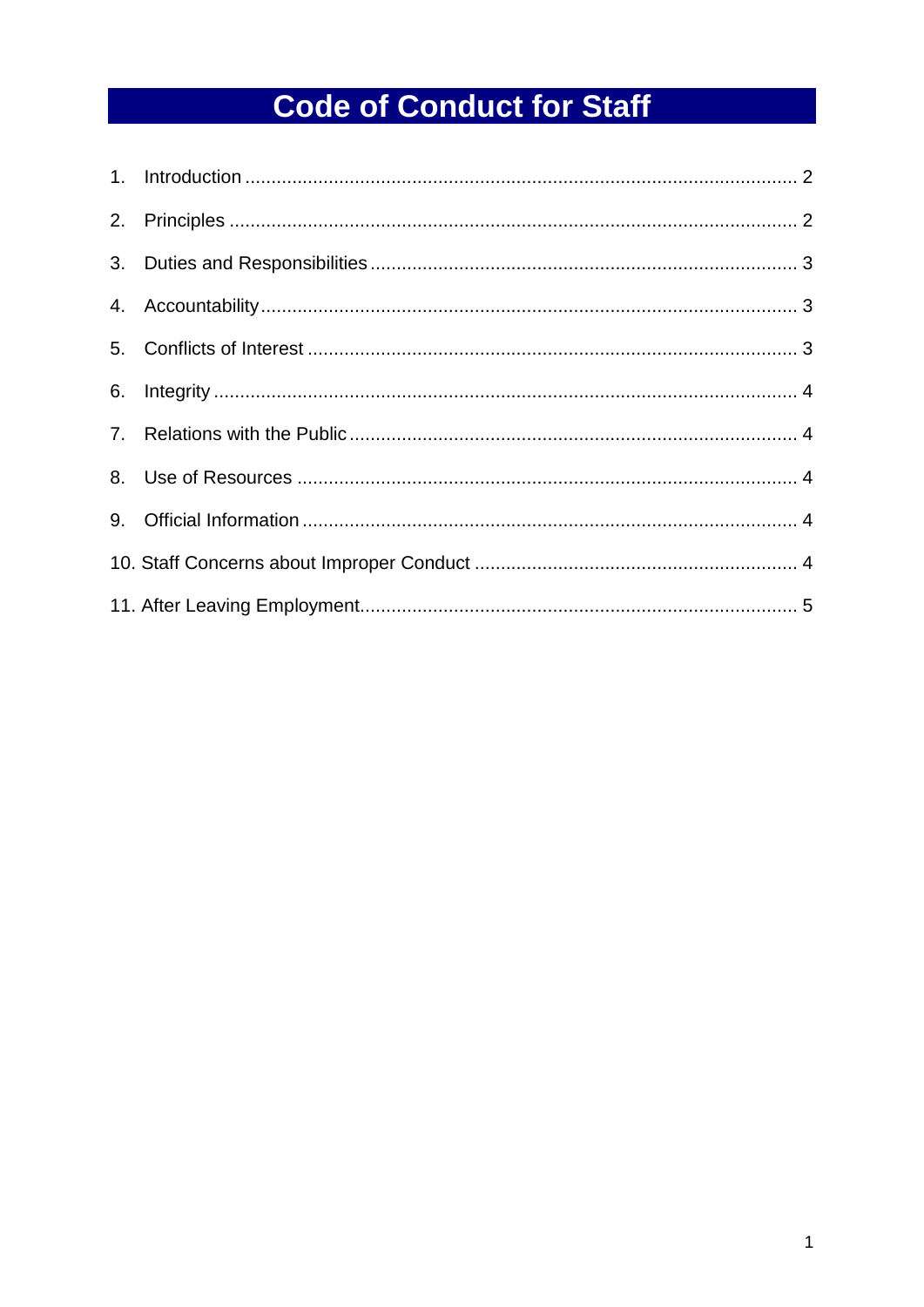## <span id="page-1-0"></span>**1. Introduction**

This document sets out a Code of Conduct for HIE staff and forms part of the terms and conditions of service for all staff. Some of the responsibilities set out in the Code are more fully covered in other HIE policy documents, for example:

- Conflicts of Interest Guidance
- Fraud Policy
- Customer Service Commitments
- Whistleblowing Policy
- Appointment to Third Party Organisations
- Gifts and Hospitality
- Equality and Diversity Policy
- **•** Guidance on Political Activity
- Delegated Levels of Authority
- Freedom of Information Guidance
- Information Security Policy

Staff should, therefore, be familiar with the requirements of these various documents.

## <span id="page-1-1"></span>**2. Principles**

The Ethical Standards in Public Life etc. (Scotland) Act 2000 sets out nine general principles of conduct which underpin public life in Scotland. This Code of Conduct is based upon the following general principles:

- **Public Service:** You have a duty to act in the interests of HIE and in accordance with its core tasks.
- **Selflessness:** You have a duty to take decisions solely in terms of public interest. You must not act in order to gain financial or other material benefit for yourself, family or friends.
- **Integrity:** You must not place yourself under any financial, or other, obligation to any individual or organisation that might reasonably be thought to influence you in the performance of your duties.
- **Objectivity:** You must make decisions solely on merit when carrying out public business.
- **Accountability and Stewardship:** You are accountable for your decisions and actions to the public. You have a duty to consider issues on their merits, taking account of the views of others and must ensure that HIE uses its resources prudently and in accordance with the law.
- **Openness:** You have a duty to be as open as possible about your decisions and actions, giving reasons for your decisions and restricting information only when the wider public interest clearly demands.
- **Honesty:** You have a duty to act honestly. You must declare any private interests relating to your public duties and take steps to resolve any conflicts arising in a way that protects the public interest.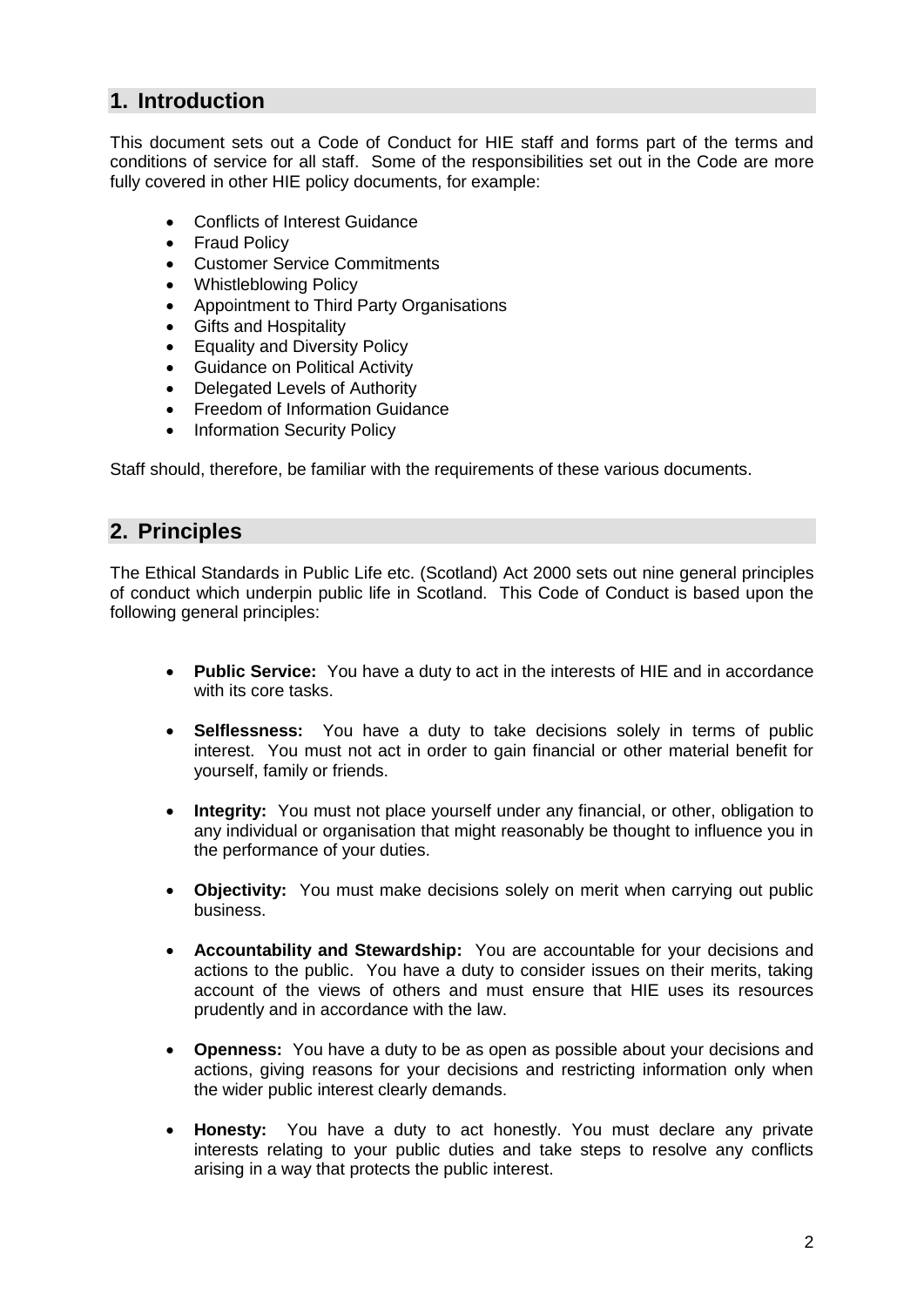- **Leadership:** You have a duty to promote and support these principles by leadership and example, to maintain and strengthen the public's trust and confidence in the integrity of HIE in conducting public business.
- **Respect:** You must respect fellow employees of HIE and the role they play, treating them with courtesy at all times.

### <span id="page-2-0"></span>**3. Duties and Responsibilities**

HIE staff should familiarise themselves with the contents of the Code and should act in accordance with the principles it sets out.

HIE staff have a duty:

- to discharge public functions reasonably and according to the law;
- to recognise ethical standards governing their organisation; and
- to ensure that in carrying out their day to day work they do nothing which could reasonably be construed as politically motivated

The Chief Executive of HIE, as Accountable Officer, has overall responsibility for propriety, including conduct and discipline. The full role of the Chief Executive is set out in the document which governs the relationship between HIE and the Scottish Government eg Framework document/Management Statement.

#### <span id="page-2-1"></span>**4. Accountability**

Staff should be aware:

- of their accountability to the Chief Executive and Board of HIE;
- of the respective roles of The Scottish Government's Business Directorate as sponsor body and of HIE as set out in the current Operating Plan and Management Statement; and
- that the Minister responsible for HIE is ultimately accountable to the Scottish Parliament for its independence, effectiveness and efficiency.

The HIE Board has responsibilities as an employer, which are set out in the current Management Statement and in the notes of guidance for Board Members.

HIE staff should conduct themselves with integrity, impartiality and honesty. They should not deceive or knowingly mislead the Board, the Scottish Government, Ministers, the Scottish Parliament or the public. It is vital that staff exercise care in their day to day corporate activities to ensure that they do nothing that could reasonably be regarded as taking a political stance.

#### <span id="page-2-2"></span>**5. Conflicts of Interest**

As outlined in the Conflicts of Interest Policy, staff should abide by the rules adopted by HIE in relation to private interest and possible conflict with public duty; the disclosure of official information; and political activities. They should not misuse their official position or information acquired in their official duties to further their private interests or those of others. Staff working on contracts should ensure that any possible conflicts of interest are identified at an early stage and that appropriate action is taken to resolve them.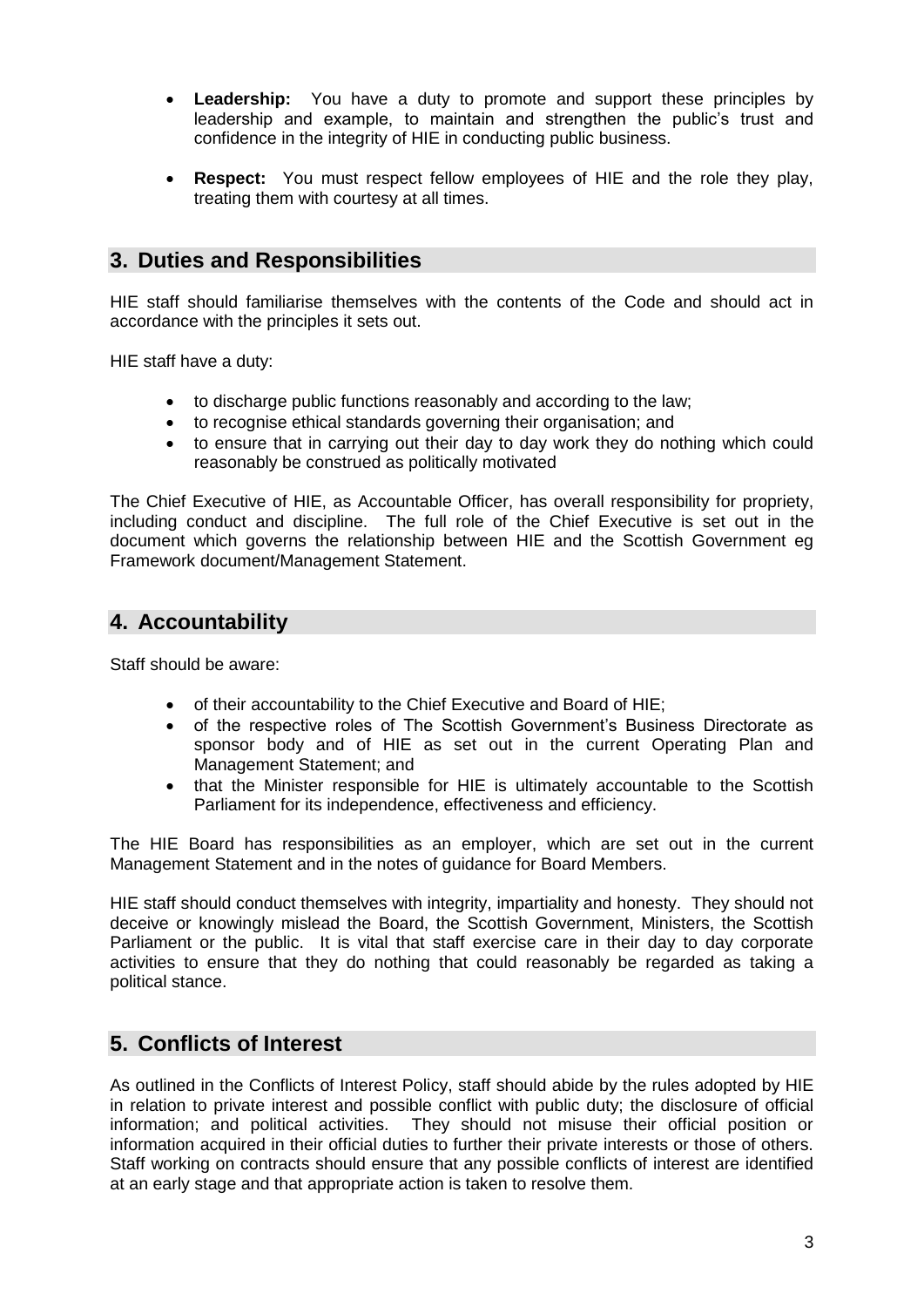## <span id="page-3-0"></span>**6. Integrity**

HIE staff should not use their official position to receive, agree to accept or attempt to obtain any payment or other consideration for doing, or not doing, anything or showing favour, or disfavour, to any person. They should not receive benefits of any kind from a third party which might reasonably be seen to compromise their personal judgement and integrity. Under the Bribary Act, employees of public bodies may be required to prove that the receipt of payment or other consideration from someone seeking to obtain a contract is not corrupt.

## <span id="page-3-1"></span>**7. Relations with the Public**

HIE is a customer focused organisation and staff should deal with the public sympathetically, efficiently, promptly and without bias or maladministration. The public should be offered the highest standards of conduct and service in line with HIE's customer service commitments.

#### <span id="page-3-2"></span>**8. Use of Resources**

HIE staff should endeavour to ensure propriety and regularity in relation to public finances and to seek best value from resources.

## <span id="page-3-3"></span>**9. Official Information**

Staff owe a general duty of confidentiality to their employer at common law. They are therefore required to protect official information held in confidence. Nothing in this Code should be taken as overriding existing statutory or common law obligations to keep confidential, or in appropriate cases to disclose certain information. Staff should act in accordance with the Code of Practice on access to Government Information.

## <span id="page-3-4"></span>**10. Staff Concerns about Improper Conduct**

If HIE staff believe they are being required to act in a way which:

- is illegal, improper, or unethical; or
- is in breach of a professional code; or
- may involve possible maladministration, fraud or misuse of public funds; or
- is otherwise inconsistent with this Code;

they should either raise the matter with their line manager, Director, or approach in confidence to, Head of Business Improvement and Internal Audit, who is entrusted with the duty of investigating staff concerns about illegal, improper or unethical behaviour.

Detailed procedures relating to such matters are contained in HIE's Whistleblowing Policy which is intended to encourage and enable staff to raise serious concerns within HIE rather than overlooking a problem or 'blowing the whistle' outside.